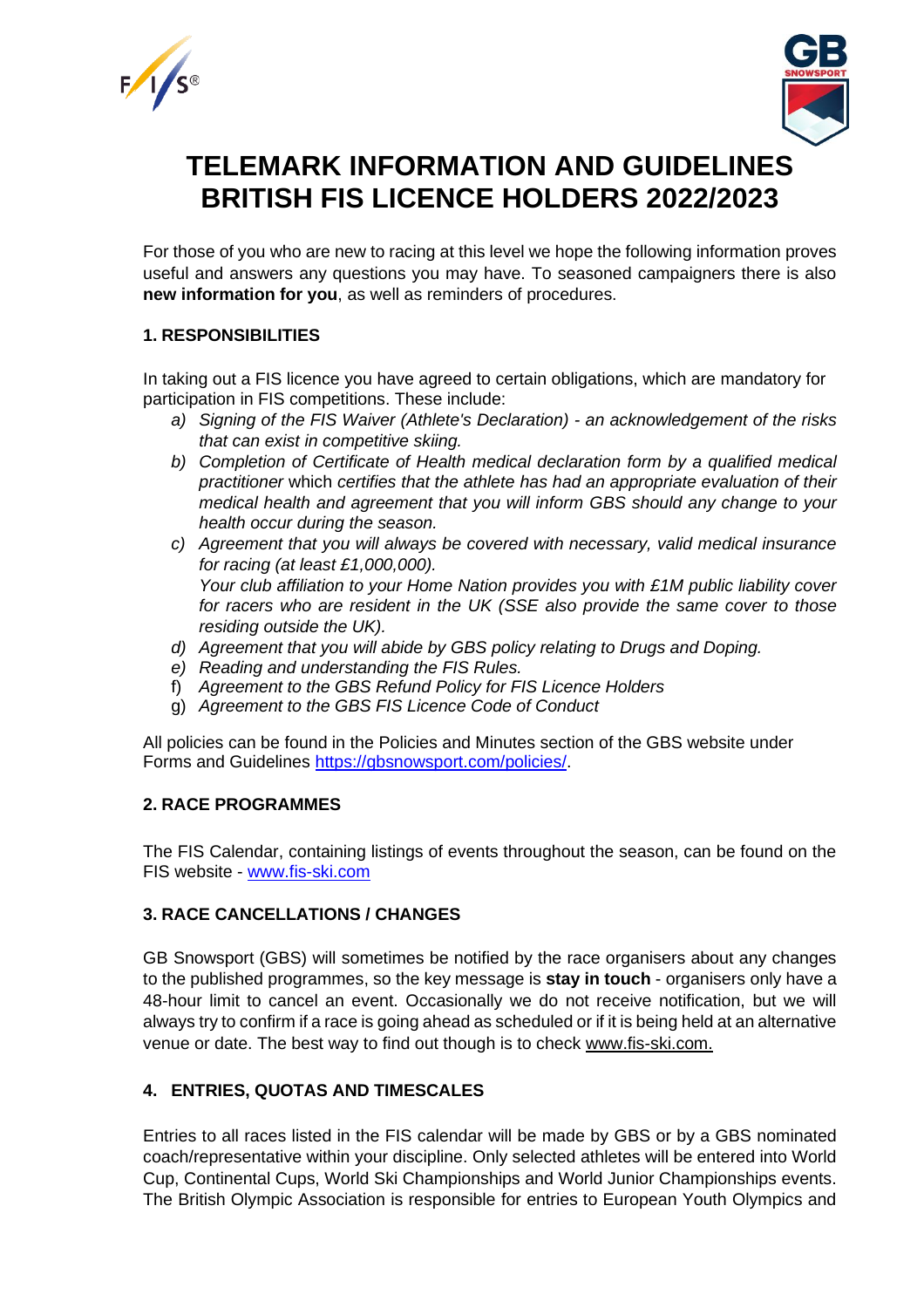



Olympic Winter Games. You must complete your request to enter into a race 10 days prior to the Team Captain's Meeting on the first day of the event, not

the specific race. If you have any queries in relation to your race entries, please contact the Competition Coordinator [raceentry@gbsnowsport.com](mailto:raceentry@gbsnowsport.com) or the appropriate coach or official within you discipline.

## *We regret that we cannot take race entry requests by telephone.*

# **FIS RACES**

• Entry requests should be processed, no later than 10 days before the day of the Team Captain's Meeting on the first day of the event, not the specific race. The GBS office will charge a processing fee of £5.50 per race which must be paid in advance.

It is a requirement of racing in the United States, Europe and often in the Southern Hemisphere, to pay entry fees at approximately £25 per race. The fee is paid directly to the race organiser in the local currency. GBS will not pay for any entry fees.

## **UNIVERSITY (UNI) RACES**

- UNI races are for students, therefore you may be asked to prove your student status.
- The British quota is at the discretion of the race organizers.

• Entry requests should be processed, no later than 10 days before the day of the Team Captain's Meeting on the first day of the event, not the specific race. The GBS office will charge a processing fee of £5.50 per race which must be paid in advance.

• Entry fees may be applicable. If so, the fee is paid directly to the race organiser in the local currency. GBS will not pay for any entry fees.

# **NATIONAL JUNIOR RACES (NJR)**

- FIS NJR races are only open to juniors (year of birth 2002 or younger).
- The British quota is at the discretion of the race organisers.

• NJR races are good because you may start further up the field as there are less competitors and therefore provide a great opportunity to earn good FIS points.

• Entry requests should be, no later than 10 days before the day of the Team Captain's Meeting on the first day of the event, not the specific race. The GBS office will charge a processing fee of £5.50 per race which must be paid in advance.

• Entry fees may be applicable. If so, the fee is paid directly to the race organiser in the local currency. GBS will not pay for any entry fees.

## **NATIONAL JUNIOR CHAMPIONSHIPS (NJC)**

• NJC are primarily for juniors (year of birth 2002 or younger) although now it is possible for senior racers to enter, depending on the organisers policy. However, from experience, very few of the alpine nations have space for foreign seniors.

• The British quota is at the discretion of the race organisers.

• Entry requests should be processed, no later than 14 days before the day of the team captain's meeting on the first day of the event, not the specific race. The GBS office will charge a processing fee of £5.50 per race which must be paid in advance.

• Entry fees may be applicable. If so, the fee is paid directly to the race organiser in the local currency. GBS will not pay for any entry fees.

## **NATIONAL CHAMPIONSHIPS (NC)**

• The British quota is at the discretion of the race organisers. Organisers of NC races have the right to restrict the total foreign entry to no more than 25 overseas competitors often based on a maximum points criteria. From the decision of the organising committee can be as late as 24 hours before the event.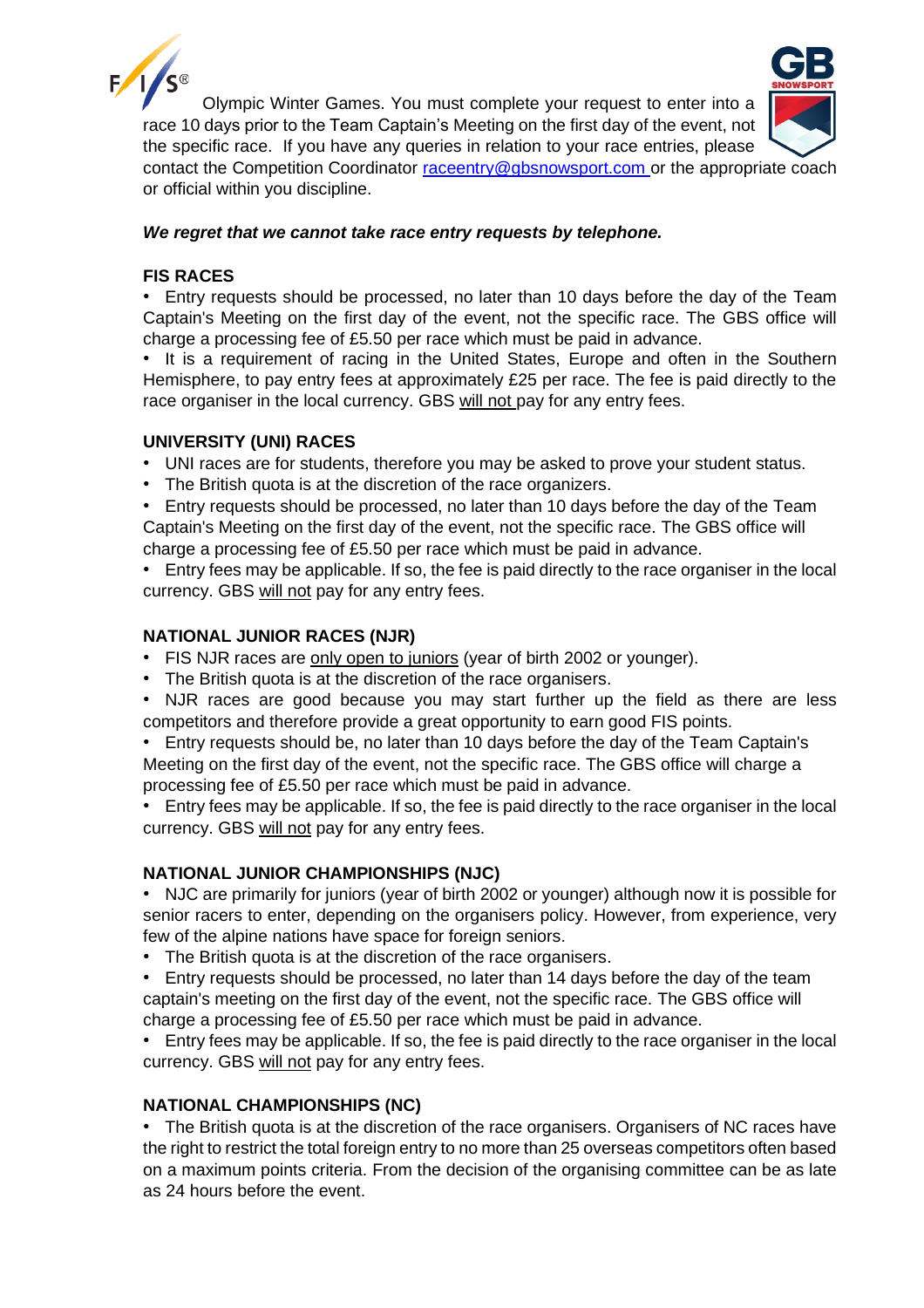



• Entry requests should be processed, no later than **14 days** before the day of the Team Captain's Meeting on the first day of the event, not the specific race. The GBS office will charge a processing fee of £5.50 per race which must be paid in advance.

• Entry fees may be applicable. If so, the fee is paid directly to the race organiser in the local currency. GBS will not pay for any entry fees.

# **CONTINENTAL CUPS (e.g. OPA Cup, South America Cup, Australia & New Zealand Cup)**

• The GBR quota for Continental cups is determined annually by FIS [\(www.fis-ski.com\)](http://www.fis-ski.com/).

• Entry requests should be processed, no later than 10 days before the day of the Team Captain's Meeting on the first day of the event, not the specific race. The GBS office will charge a processing fee of £5.50 per race which must be paid in advance.

• Only selected athletes will be entered into Continental Cups.

# **WORLD CUP (WC)**

• These races are usually restricted to team athletes, all entries by non-team athletes must be approved by the Chair of the appropriate ski discipline.

- Entry requests should be processed, no later than **14 days** before the day of the Team Captain's Meeting on the first day of the event, not the specific race.
- Entry fees may be applicable. If so, the fee is paid directly to the race organiser in the local currency. GBS will not pay for any entry fees.

# **5. ENTRY SYSTEM**

# **RACE ENTRY PROCEDURE**

All race entries will either go through the GBS office, or a nominated representative within the discipline.

# **RACE MEETING REPRESENTATION**

Team Captains' Meetings take place in the afternoon or evening before the race to determine the programme and start list. There should be no more than two people at these meetings to represent the whole GBR entry although this is not always possible.

You should make every effort to have a presence at the race meeting; organisers do have the right to remove racers from the board who are not represented. You can represent yourself or your coach/parent/guardian can represent you. Please ensure you arrive at least 30 minutes before the meeting begins. If you are unavoidably detained en route, it is vital that you phone the race office to confirm your participation. Race office numbers are listed on the FIS calendar and you should take a note of the number before you travel. GBS takes no responsibility for racers being withdrawn from the start list if you are not represented at the team captain's meeting.

## **GB SNOWSPORT REFUND POLICY**

GB Snowsport operates a **RESTRICTED REFUND** policy for both FIS Licence and Race Entry Fees.

**• FIS Licences:** When you are selecting your FIS licence type, please ensure that you meet all of the necessary criteria and require the licence that you are applying for.

If you make a mistake and either apply for the wrong licence in error or do not meet the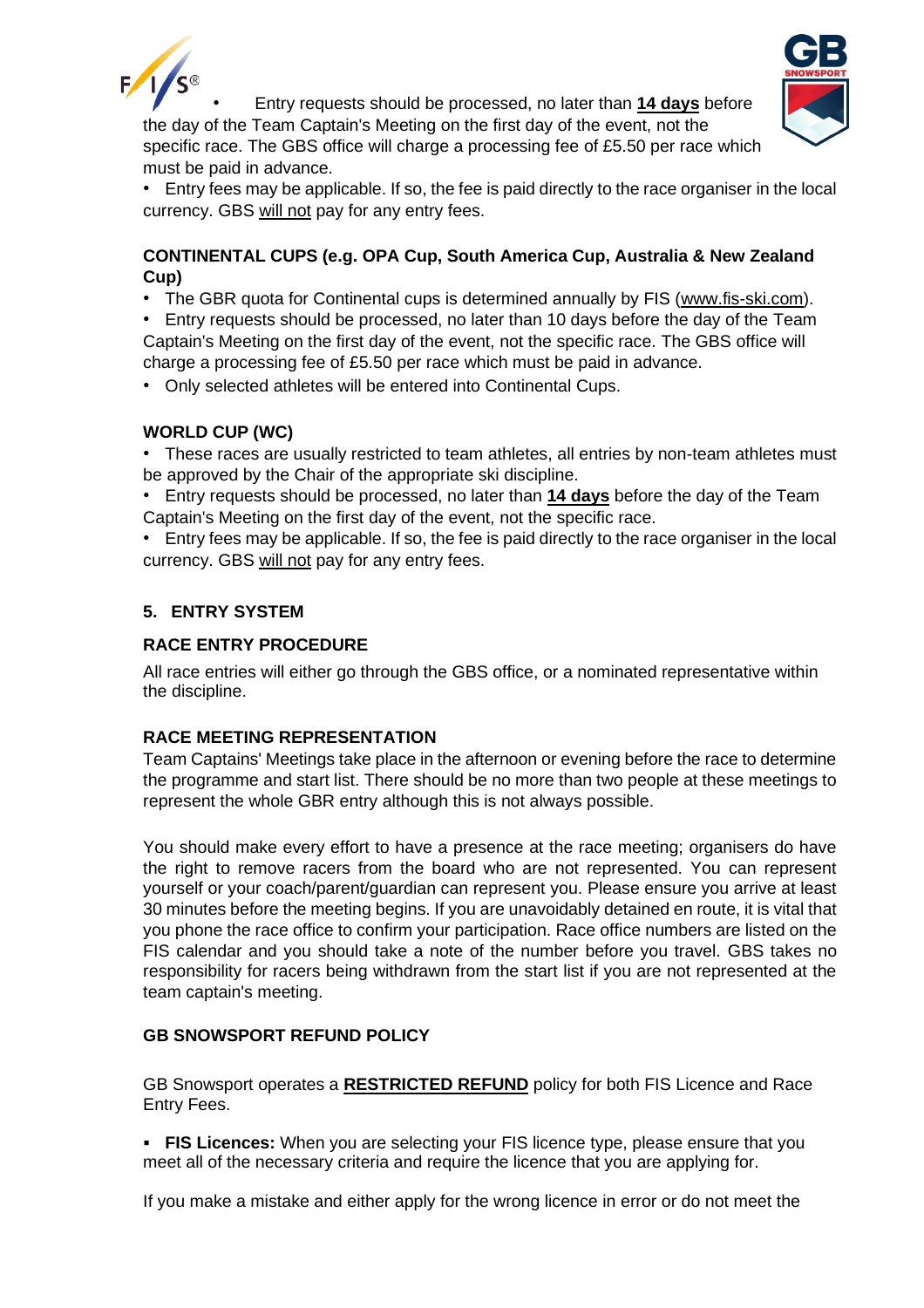

criteria for the licence you have applied for, you may as a result be granted a licence which is of a reduced cost from the original fee paid, in this case the difference will be refunded after deduction of administration fees of 10 percent.



# **6. CHECKING FIS ENTRIES**

Due to computerisation by both FIS and GBS, GBS are able to obtain full listings of licence holders who

- make double entries
- do not show up for events
- do not start second run

This information will be used in the implementation of any disciplinary sanctions.

# **DOUBLE ENTRIES AND WITHDRAWALS**

It contravenes FIS rules to enter more than one race on the same day and double entries that we identify will not be made by GBS. It is also important that withdrawals and cancellations should be communicated directly to GBS as quickly as possible. Repeated breaches of these regulations, shown up by the FIS Database, will result in disciplinary action.

#### **DISCIPLINE**

All FIS licence holders are expected to have read and be bound by the International Ski Federation (FIS) rules [\(www.fis-ski.com\)](http://www.fis-ski.com/), the rules of the competition entered for and GBS FIS licence information and guidelines.

#### **SANCTIONS**

The following sanctions may be imposed by GBS for infringements of the above.

i. Non-attendance at pre-entered races without prior notification to GBS/or race organisers or failure to remove name from start list if not competing in an event or failure to start second run, unless for medical reasons.

| For the athlete |                                               |
|-----------------|-----------------------------------------------|
| First occasion  | Warning                                       |
| Second occasion | One month suspension of licence               |
| Third occasion  | Suspension of licence for remainder of season |

ii. Making entries and then regularly making a withdrawal at short notice (possibly preventing other licence holders from entering).

Entries will only be made for events that are not oversubscribed by British FIS licence holders.

iii. Actions or behaviour that are considered breaches of discipline.

Suspension of licence for a period relative to the seriousness of the incident. Appeals can be made against any sanction. These should be addressed to the Board of GBS.

# **7. RACE RESULTS**

Please visit the FIS results database at [www.fis-ski.com.](http://www.fis-ski.com/)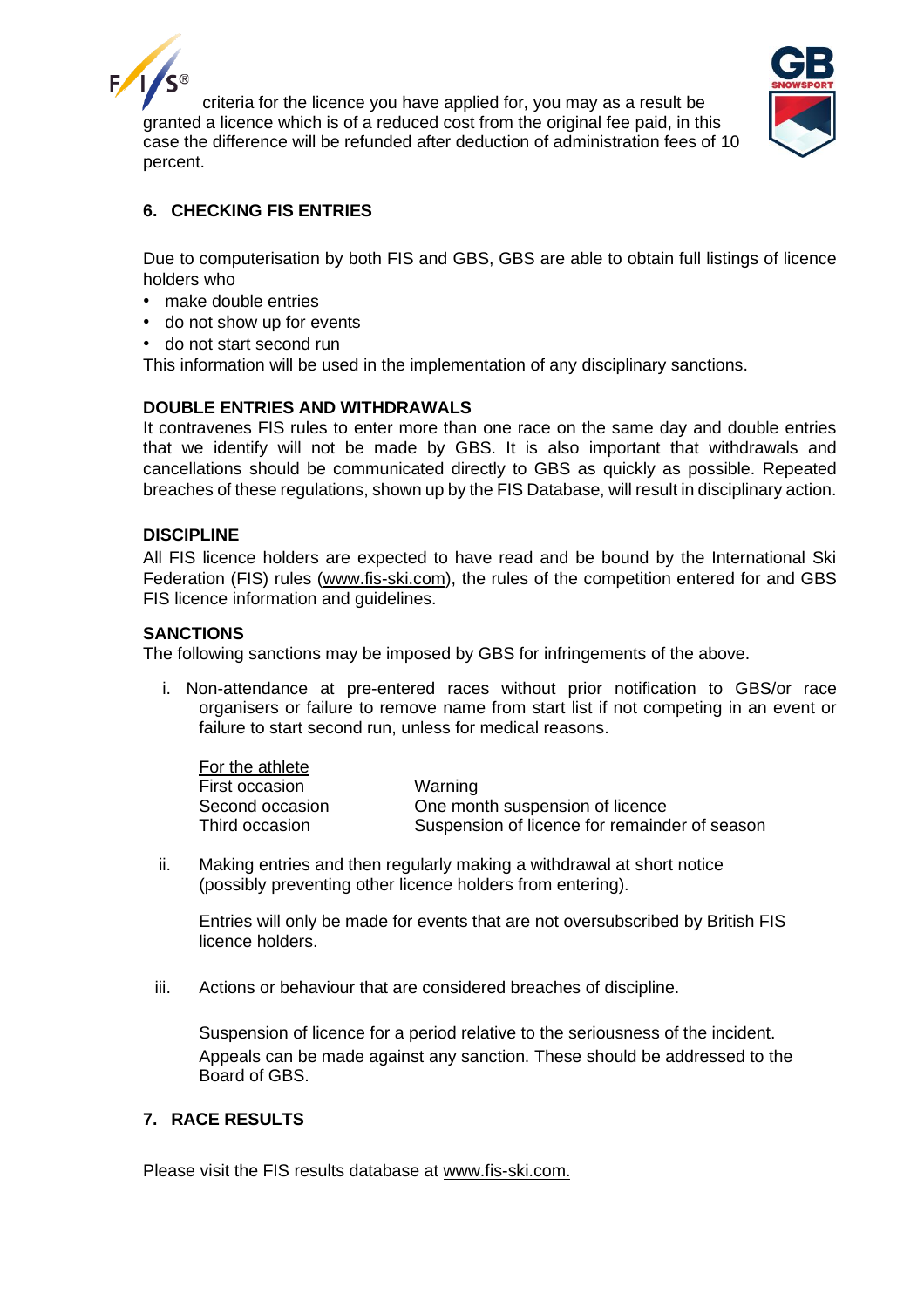



# **8. SPONSORSHIP**

FIS provide guidelines relating to sizes and style of permissible commercial markings. Different rules will apply at Olympic Winter Games. Details will be published annually on the FIS website and further

information on the GBS website, although if in doubt you should contact the GBS office. Extract from [FIS Rules:](https://assets.fis-ski.com/image/upload/v1556105290/fis-prod/assets/Specifications_Commercial_Markings_on_Equipment_2019-20.pdf)

#### *2.5 Helmets and Headgear*

*2.5.1 Helmets and headwear may carry two commercial markings of the manufacturer with a maximum size of 15 cm², one on each side, placed above or below the ears. The front of helmets and headwear may only be used for the emblems of national teams, and sponsors, subject to art. 2.5.2 and 2.6.* 

*2.5.2 The front (middle) of helmets and all headwear worn in competition and within the competition area, to include flower and prize-giving ceremonies, interviews etc., must carry the identification of the National Association with a minimum size of 6 cm².*

*2.5.3 Helmets and headgear worn in competition may carry the name of an athlete. The athlete name with a maximum size of 20 cm² must be placed at the back of the helmet or, on the rear of a hat/headband for Cross-Country, Nordic Combined, namely when a helmet is not worn. The athlete name can only consist of the full name of the athlete in a standard font and size defined by FIS which will be the same for all athletes (currently font Arial and size max. 20cm²).*

## **9. ANTI-DOPING**

## **Application of Anti-Doping Rules**

The UK Anti-Doping Rules shall apply to and shall bind all Athletes and Officials under the jurisdiction of GBS. Those to whom these Rules apply include:

- All Athletes and Officials who are members of, or licensed by GBS, including all GBS Teams and GBS Squads;
- All Athletes and Officials participating in Events, Competitions and other activities organised, convened, authorised or recognised by GBS;
- All Officials working with, treating or assisting an Athlete participating in a professional or sporting capacity; and
- Any other Athlete or Official who, by virtue of an accreditation, membership, licence, contractual arrangement or otherwise, is subject to the jurisdiction of GB Snowsport for the purposes of anti-doping, whether or not such person(s) is or are resident in the UK.

More information on UK Anti-Doping Rules and Violations can be found [here](https://www.ukad.org.uk/about/anti-doping-rules) (Rules) and [here](https://www.ukad.org.uk/sites/default/files/2020-12/UKAD%20ADRV%20infographic%20FINAL_0.pdf) (Violations).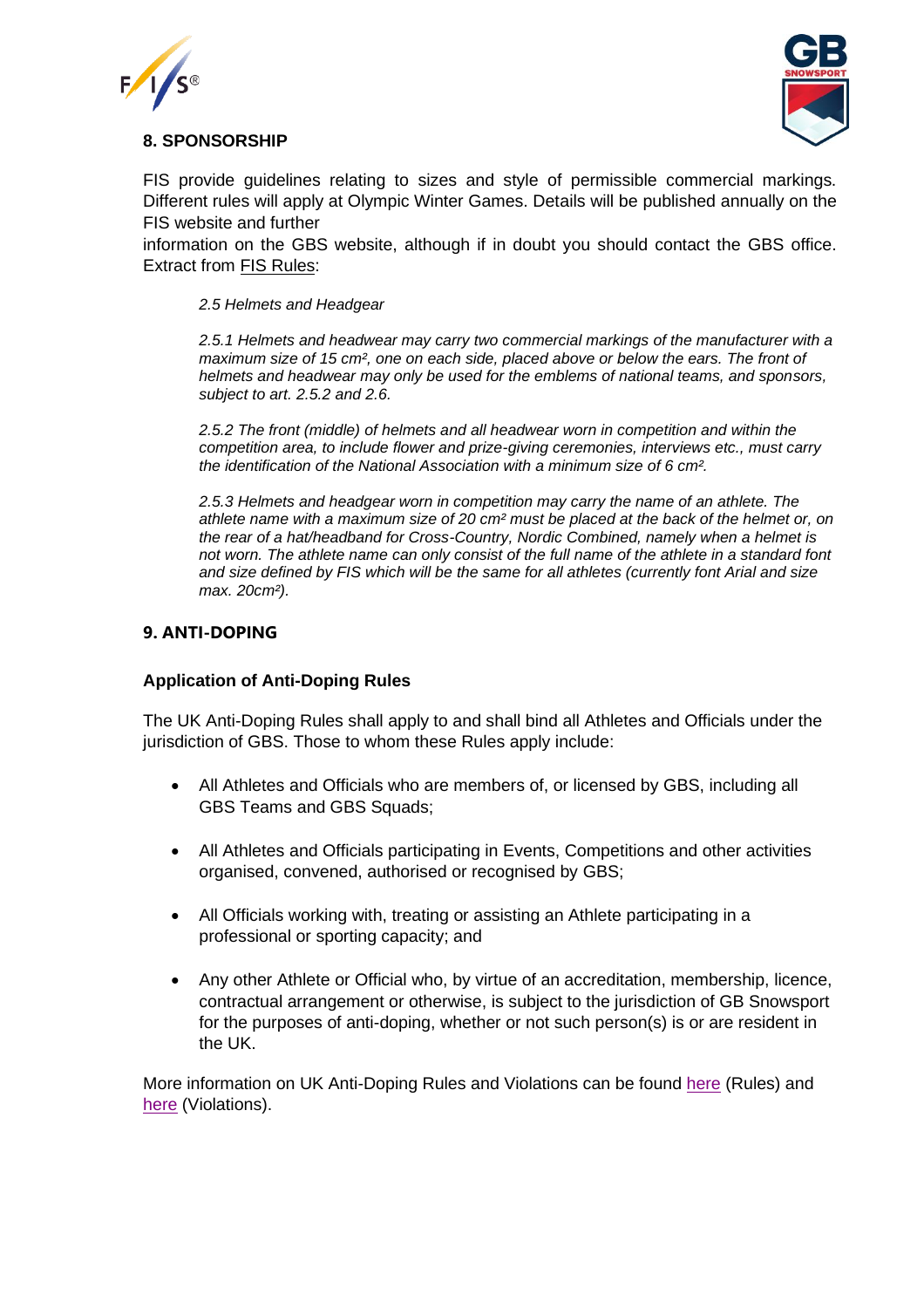

### **Written Agreement Provisions**



Athletes shall be deemed to have made themselves familiar with, and hereby agrees to be bound by the UK Anti-Doping Rules and to submit to the authority of UK Anti-Doping and any other appropriate body in the application and enforcement of those Rules.

# **Disciplinary Actions**

Athletes must cooperate fully with any anti-doping investigations or proceedings, whether conducted by UK Anti-Doping or any other competent body. Failure to do so without acceptable justification may be treated as misconduct under the Code of Conduct.

If an Athlete commits an act of misconduct that relates to anti-doping but does not amount to a violation of the UK Anti-Doping Rules, GBS may bring disciplinary proceedings against that Athlete for such misconduct under Clause 6 of the Code of Conduct.

# **10. INJURIES AND INJURY STATUS**

When a FIS competitor injures him/herself and applies for the single penalty, the National Association (GBS) must apply to FIS as soon as possible for approval using the official form and submitting a medical certificate. It is the responsibility of the athletes to inform GBS of their injury.

The application of injury status is valid for one year and you must be inscribed on the FIS list for your injury status to be active e.g. if you are injured near the end of the season, then you should renew your FIS licence for the following season and apply for a continued injury status. Injury Status is only valid for one season.

# **You can only apply for injury status up until 30th April 2023.**

To obtain a copy of the single penalty form, please follow the link below: **[Telemark](https://gbsnowsport.com/wp-content/uploads/2021/05/Injury_Form_Telemark.pdf)** 

## [Telemark FIS Points Rules](https://assets.fis-ski.com/image/upload/v1536945033/fis-prod/assets/FIS_Points_Rules_Telemark.pdf)

## **Extract from FIS rules**

*FIS 6.2 Injury Status – Conditions*

*- At least 8 months must have been passed between the time of the injury and the competitors 1st start. - Competitors must remain registered as active with the FIS to maintain injury protection. A competitor has not started more than two (2) times in one discipline and/or six (6) times across all disciplines during the valid season 10% (#) will be added to the competitor's BL if the current points are not better as the protected points*

## **IMPORTANT!**

If you are injured, you need to discuss with your coach whether you should be placed on injury status. It is then **your responsibility** to make sure that your injury status is applied.

If you need to apply for Injury Status, you need to send the below two documents to [alex.mckeown@gbsnowsport.com.](mailto:alex.mckeown@gbsnowsport.com)